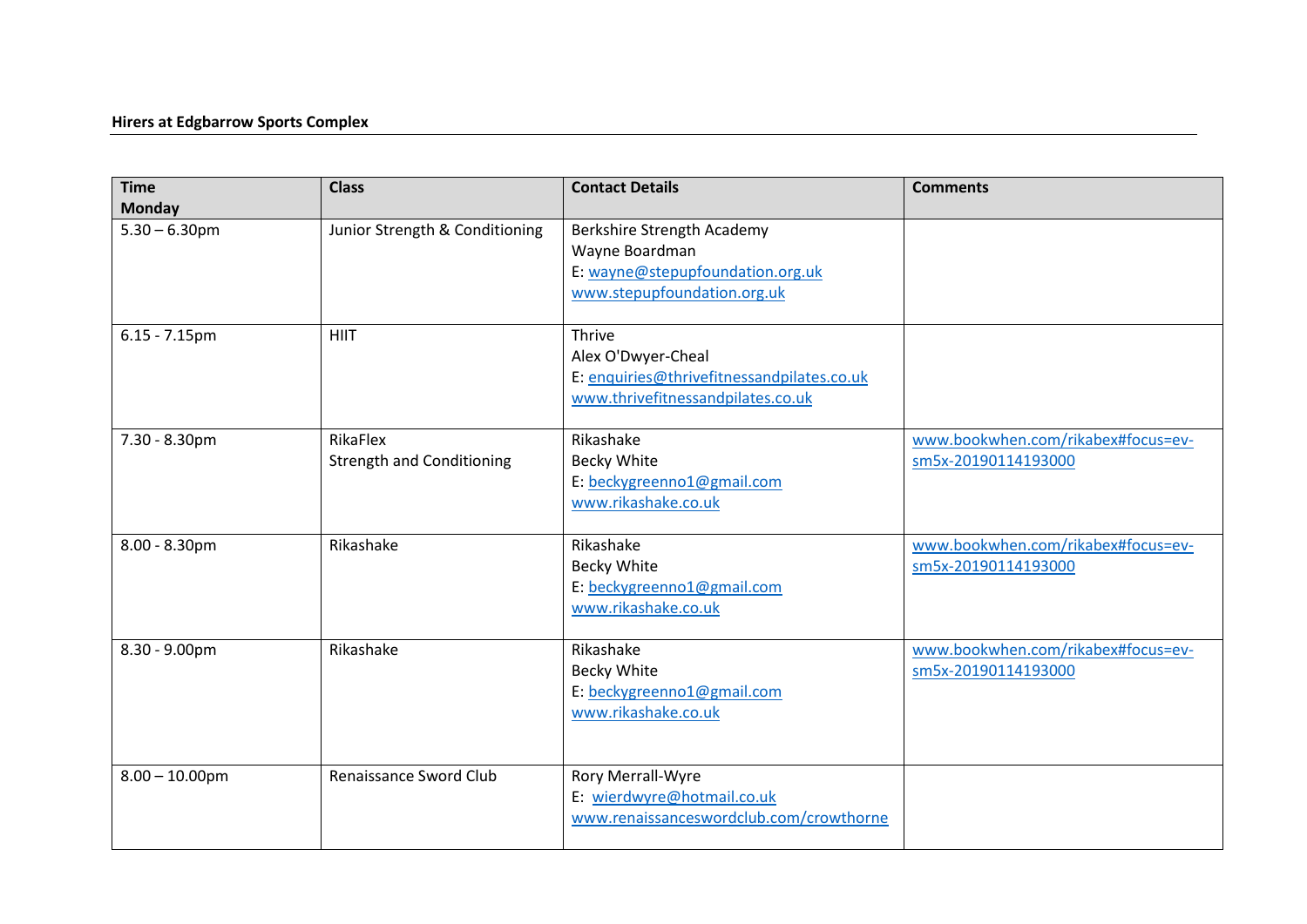| <b>Tuesday</b>   |                                    |                                                                                                                 |                                                           |
|------------------|------------------------------------|-----------------------------------------------------------------------------------------------------------------|-----------------------------------------------------------|
| 7.45-8.45pm      | Pilates                            | Thrive<br>Alex O'Dwyer-Cheal<br>E: enquiries@thrivefitnessandpilates.co.uk<br>www.thrivefitnessandpilates.co.uk |                                                           |
| Wednesday        |                                    |                                                                                                                 |                                                           |
| $5.30 - 6.30$ pm | EPC Football (Junior)              | <b>EPC</b><br>Natalie Adams<br>E: natalie@e-p-c.co.uk<br>www.e-p-c.co.uk                                        |                                                           |
| $6.00 - 8.00$ pm | Berkshire Youth Athletics Club     | Wayne Boardman<br>E: wayne@stepupfoundation.org.uk<br>www.stepupfoundation.org.uk                               |                                                           |
| 6.00-7.00pm      | Pilates                            | E: sharonhatherley@yahoo.co.uk                                                                                  |                                                           |
| 7.00-8.00pm      | Kettlebells                        | E: sharonhatherley@yahoo.co.uk                                                                                  |                                                           |
| 6.40-7.40pm      | <b>Strength &amp; Conditioning</b> | <b>Simon Philips PT</b><br>simon-pt@outlook.com                                                                 |                                                           |
| 7.00-8.00pm      | Zumba                              | Vicky Allen<br>E: vickylallen@btinternet.com                                                                    |                                                           |
| $8.00 - 8.30$ pm | Rikashake                          | Rikashake<br>Becky White<br>E: beckygreenno1@gmail.com<br>www.rikashake.co.uk                                   | www.bookwhen.com/rikabex#focus=ev-<br>sm5x-20190114193000 |
| 8.30 - 9.00pm    | Rikashake                          | Rikashake<br>Becky White                                                                                        | www.bookwhen.com/rikabex#focus=ev-<br>sm5x-20190114193000 |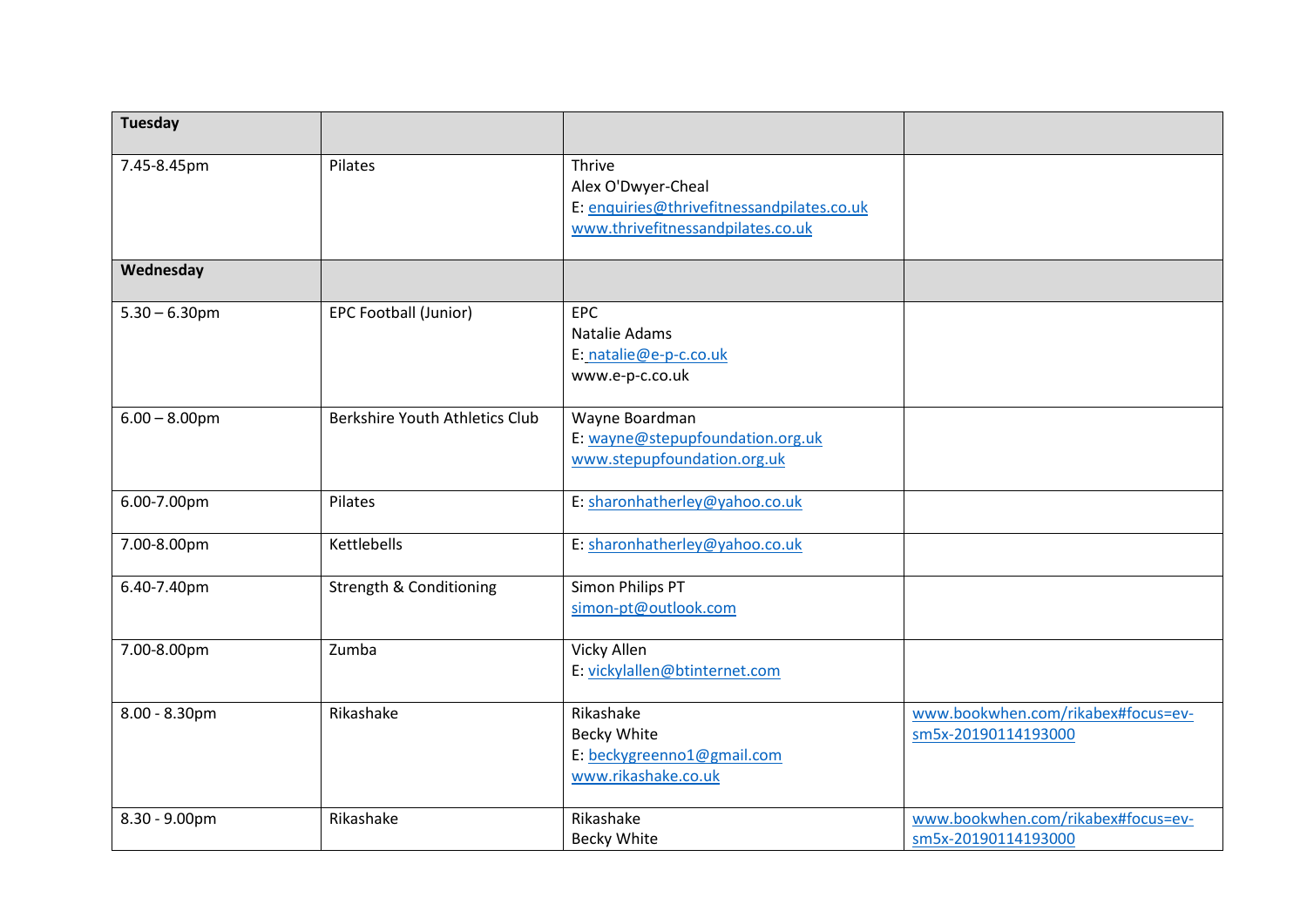|                   |                                    | E: beckygreenno1@gmail.com<br>www.rikashake.co.uk                                |  |
|-------------------|------------------------------------|----------------------------------------------------------------------------------|--|
| Thursday          |                                    |                                                                                  |  |
| $5.30 - 6.30$ pm  | EPC Football (Junior)              | EPC<br>Natalie Adams<br>E: natalie@e-p-c.co.uk<br>www.e-p-c.co.uk                |  |
| 6.45-7.45pm       | <b>Strength &amp; Conditioning</b> | Simon Philips PT<br>E: simon-pt@outlook.com                                      |  |
| 7.15-8.15pm       | Yoga                               | Sami Rich<br>E: samigrich@gmail.com                                              |  |
| Friday            |                                    |                                                                                  |  |
|                   |                                    |                                                                                  |  |
| Saturday          |                                    |                                                                                  |  |
| $9.00 - 2.30$ pm  | Dani Harmer Dance Academy          | <b>Jill Harmer</b><br>E: info@daniharmeracademy.com<br>www.daniharmeracademy.com |  |
| $12.00 - 5.00$ pm | <b>YDC Dance School</b>            | Yasmin Kabir<br>E: Yazziedc@gmail.com<br>www.yazziedc.com                        |  |
| 10.00 - 11.00am   | <b>Strength &amp; Conditioning</b> | Simon Philips PT<br>E: simon-pt@outlook.com                                      |  |
| $10.00 - 12.00$   | Wado Karate Club                   | <b>Barry Wilkinson</b><br>E: barrywado@aol.com                                   |  |